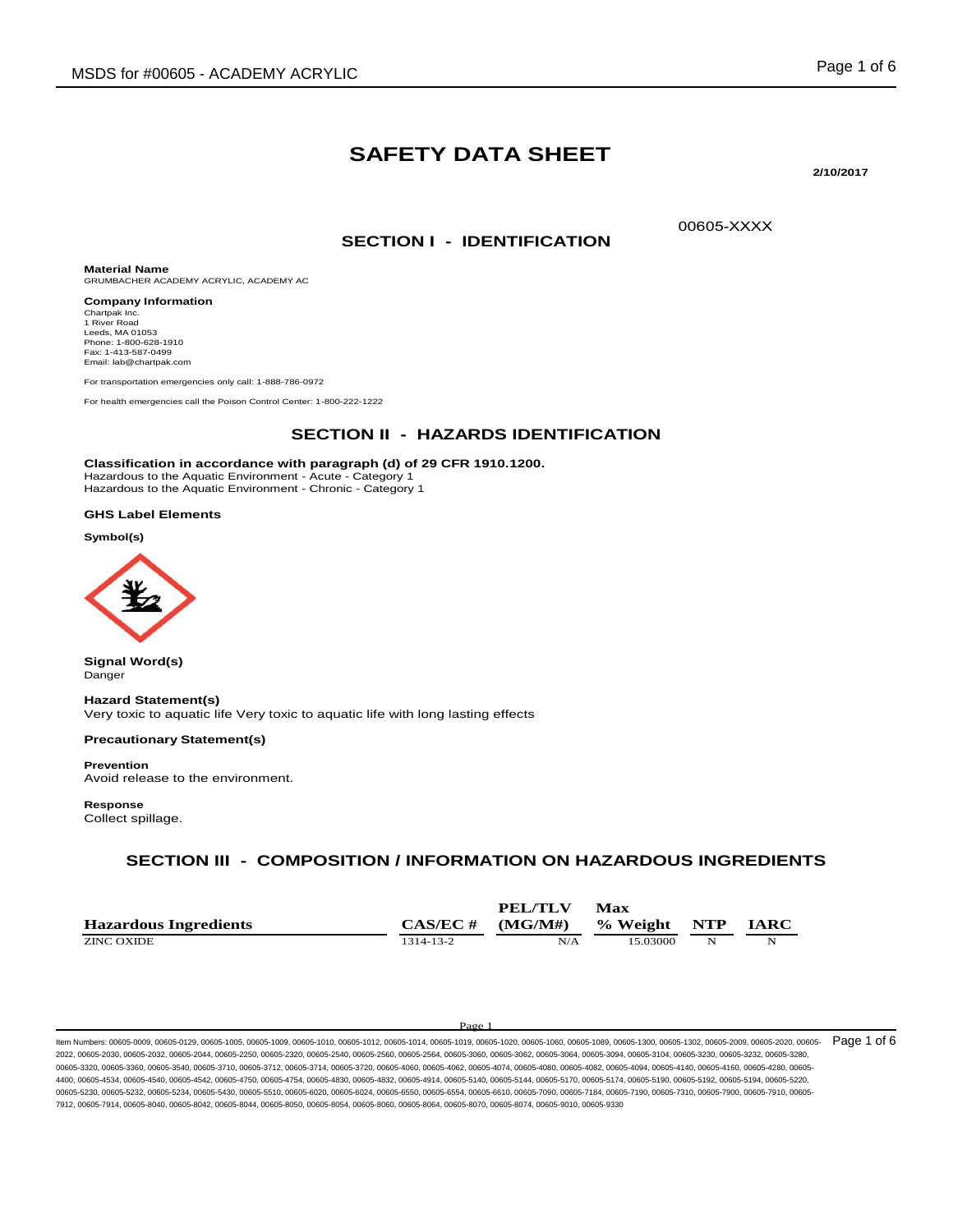### **SECTION IV - FIRST AID MEASURES**

FIRST AID MEASURES: NONE REQUIRED. NO ACUTE HEALTH EFFECTS EXPECTED.

### **SECTION V - FIRE FIGHTING MEASURES**

FLASH POINT (METHOD): N/A **AUTOIGNITION TEMPERATURE: N/A** EXPLOSION LIMITS IN AIR (% BY VOLUME): NOT EXPLOSIVE EXTINGUISHING MEDIA: NO SPECIAL MEDIA REQUIRED FIRE FIGHTING PROCEDURES: NO SPECIAL FIRE FIGHTING PROCEDURES REQUIRED UNUSUAL FIRE & EXPLOSION HAZARDS: NOT COMBUSTIBLE

### **SECTION VI - ACCIDENTAL RELEASE MEASURES**

STEPS TO BE TAKEN IN CASE A MATERIAL IS SPILLED: Clean up in accordance with all applicable regulations. Absorb spillage with noncombustible, absorbent material. For waste disposal, see Section XIII

### **SECTION VII - HANDLING AND STORAGE**

PRECAUTIONS TO BE TAKEN DURING STORAGE AND HANDLING: Good industrial hygiene practice requires that exposure be maintained below the TLV. This is preferably achieved through the provision of adequate ventilation. When exposure cannot be adequately controlled in this way, personal respiratory protection should be employed.

# **SECTION VIII - EXPOSURE CONTROLS / PERSONAL PROTECTION**

RESPIRATORY PROTECTION AND SPECIAL VENTILATION REQUIREMENTS: NONE REQUIRED OTHER PROTECTIVE EQUIPMENT (GLOVES, GOGGLES, ETC): NONE REQUIRED WORK/HYGIENE PRACTICES: NONE REQUIRED ENGINEERING CONTROLS: NONE REQUIRED

### **SECTION IX - PHYSICAL AND CHEMICAL PROPERTIES**

BOILING POINT: N/A MELTING POINT: N/A VAPOR PRESSURE: N/A SPECIFIC VAPOR DENSITY (AIR=1): N/A SPECIFIC GRAVITY: N/A<br>SOLUBILITY IN WATER: N/A SOLUBILITY IN WATER:

REACTIVITY IN WATER: NON-REACTIVE

## **SECTION X - STABILITY AND REACTIVITY**

HAZARDOUS POLYMERIZATION PRODUCTS: N/A STABILITY: STABLE CONDITIONS TO AVOID: N/A INCOMPATIBILITY (MATERIALS TO AVOID): N/A HAZARDOUS DECOMPOSITION PRODUCTS: N/A

### **SECTION XI - TOXICOLOGICAL INFORMATION**

ACUTE EFFECTS ASSOCIATED WITH USE OF THIS MATERIAL: NONE EXPECTED The summated LD50 is 22519 mg/kg. The summated LC50 is 19040 mg/cubic meter. This product is not considered to be a known or suspected human carcinogen by NTP, IARC or OSHA (see section III)

#### $\mathbf{p}_{\alpha}$

ltem Numbers: 00605-0009, 00605-0129, 00605-1005, 00605-1009, 00605-1010, 00605-1012, 00605-1014, 00605-1019, 00605-1020, 00605-1080, 00605-1089, 00605-1080, 00605-1302, 00605-1302, 00605-2009, 00605-2020, 00605-1202, 0060 2022, 00605-2030, 00605-2032, 00605-2044, 00605-2250, 00605-2320, 00605-2540, 00605-2560, 00605-2564, 00605-3060, 00605-3062, 00605-3064, 00605-3094, 00605-3104, 00605-3230, 00605-3232, 00605-3280, 00605-3320, 00605-3360, 00605-3540, 00605-3710, 00605-3712, 00605-3714, 00605-3720, 00605-4060, 00605-4062, 00605-4074, 00605-4080, 00605-4082, 00605-4094, 00605-4140, 00605-4160, 00605-4280, 00605- 4400, 00605-4534, 00605-4540, 00605-4542, 00605-4750, 00605-4754, 00605-4830, 00605-4832, 00605-4914, 00605-5140, 00605-5144, 00605-5170, 00605-5174, 00605-5190, 00605-5192, 00605-5194, 00605-5220, 00605-5230, 00605-5232, 00605-5234, 00605-5430, 00605-5510, 00605-6020, 00605-6024, 00605-6550, 00605-6554, 00605-6610, 00605-7900, 00605-7184, 00605-7190, 00605-7310, 00605-7310, 00605-7900, 00605-7310, 00605-7910, 00605-7 7912, 00605-7914, 00605-8040, 00605-8042, 00605-8044, 00605-8050, 00605-8054, 00605-8060, 00605-8064, 00605-8070, 00605-8074, 00605-9010, 00605-9330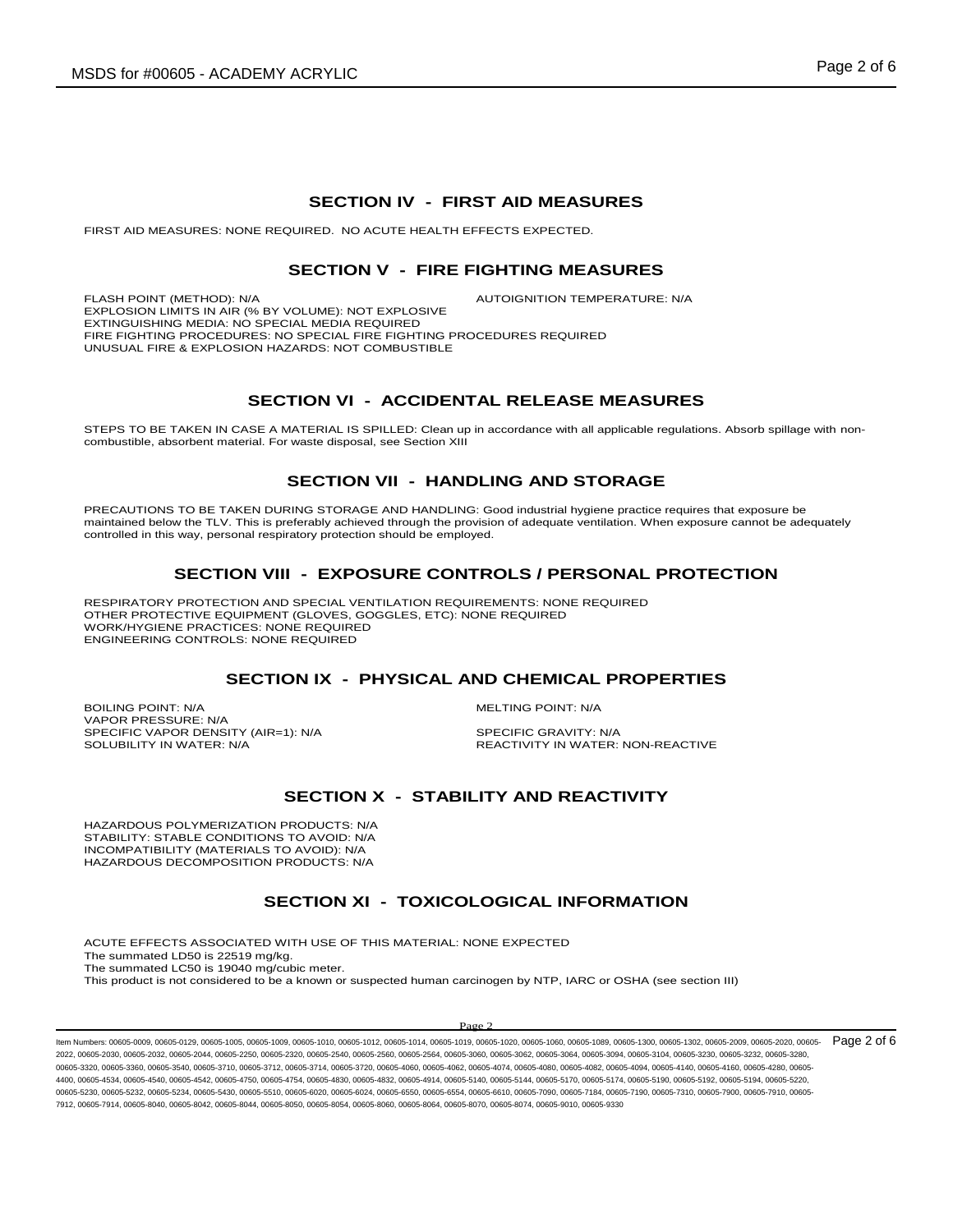# **SECTION XII - ECOLOGICAL INFORMATION**

**Aquatic Hazard Statement(s)** Very toxic to aquatic life Very toxic to aquatic life with long lasting effects

### **SECTION XIII - DISPOSAL CONSIDERATIONS**

RCRA HAZARD CLASS (40 CFR 261): THIS PRODUCT IS NOT CLASSIFIED AS A HAZARDOUS WASTE. WASTE DISPOSAL METHOD: DISPOSE OF IN ACCORDANCE WITH FEDERAL, STATE AND LOCAL REGULATIONS.

### **SECTION XIV - TRANSPORTATION INFORMATION**

U.S. DOT (49 CFR 172.101): THIS IS NOT A HAZARDOUS MATERIAL AS CLASSIFIED BY CFR 172.101.

### **SECTION XV - REGULATORY INFORMATION**

CONTENTS OF THIS SDS COMPLY WITH OSHA HAZARD COMMUNICATION STANDARD 29 CFR 1910.1200

EPA SARA TITLE III CHEMICAL LISTINGS: SECTION 302.4 EXTREMELY HAZARDOUS SUBSTANCES (40 CFR 355): NONE

SECTION 313 TOXIC CHEMICALS (40 CFR 372): NONE

INTERNATIONAL REGULATIONS

CANADIAN WHMIS: THIS PRODUCT IS A CONTROLLED PRODUCT UNDER CANADA'S WORKPLACE HAZARDOUS MATERIALS INFORMATION SYSTEM. IT CONTAINS THE FOLLOWING TOXIC OR HIGHLY TOXIC MATERIALS: COPPER PHTHALOCYANINE PIGMENT RED 83 PROPYLENE GLYCOL ZINC OXIDE

SUPPLEMENTAL STATE COMPLIANCE INFORMATION:

THIS PRODUCT CONTAINS THE FOLLOWING CHEMICAL(S) LISTED UNDER NEW JERSEY'S RIGHT TO KNOW PROGRAM: AMMONIUM HYDROXIDE PIGMENT WHITE 6 PROPYLENE GLYCOL ZINC OXIDE

THIS PRODUCT CONTAINS THE FOLLOWING CHEMICAL(S) REQUIRING NOTIFICATION TO THE STATE OF WASHINGTON UNDER THEIR CHILDREN'S SAFE PRODUCTS ACT: **NONE** 

THIS PRODUCT CONTAINS THE FOLLOWING CHEMICAL(S) LISTED IN FLORIDA'S TOXIC SUBSTANCE LIST: 2-Amino-2-methyl-1-propanol Zinc oxide fume

THIS PRODUCT CONTAINS THE FOLLOWING CHEMICAL(S) LISTED IN MAINE'S PRIORITY CHEMICAL LIST: **NONE** 

#### Page 3

ltem Numbers: 00605-0009, 00605-0129, 00605-1005, 00605-1009, 00605-1010, 00605-1012, 00605-1014, 00605-1019, 00605-1020, 00605-1080, 00605-1089, 00605-1080, 00605-1302, 00605-1302, 00605-2009, 00605-2020, 00605-1202, 0060 2022, 00605-2030, 00605-2032, 00605-2044, 00605-2250, 00605-2320, 00605-2540, 00605-2560, 00605-2564, 00605-3060, 00605-3062, 00605-3064, 00605-3094, 00605-3104, 00605-3230, 00605-3232, 00605-3280, 00605-3320, 00605-3360, 00605-3540, 00605-3710, 00605-3712, 00605-3714, 00605-3720, 00605-4060, 00605-4062, 00605-4074, 00605-4080, 00605-4082, 00605-4094, 00605-4140, 00605-4160, 00605-4280, 00605- 4400, 00605-4534, 00605-4540, 00605-4542, 00605-4750, 00605-4754, 00605-4830, 00605-4832, 00605-4914, 00605-5140, 00605-5144, 00605-5170, 00605-5174, 00605-5190, 00605-5192, 00605-5194, 00605-5220, 00605-5230, 00605-5232, 00605-5234, 00605-5430, 00605-5510, 00605-6020, 00605-6024, 00605-6550, 00605-6554, 00605-6610, 00605-7900, 00605-7184, 00605-7190, 00605-7310, 00605-7310, 00605-7900, 00605-7310, 00605-7910, 00605-7 7912, 00605-7914, 00605-8040, 00605-8042, 00605-8044, 00605-8050, 00605-8054, 00605-8060, 00605-8064, 00605-8070, 00605-8074, 00605-9010, 00605-9330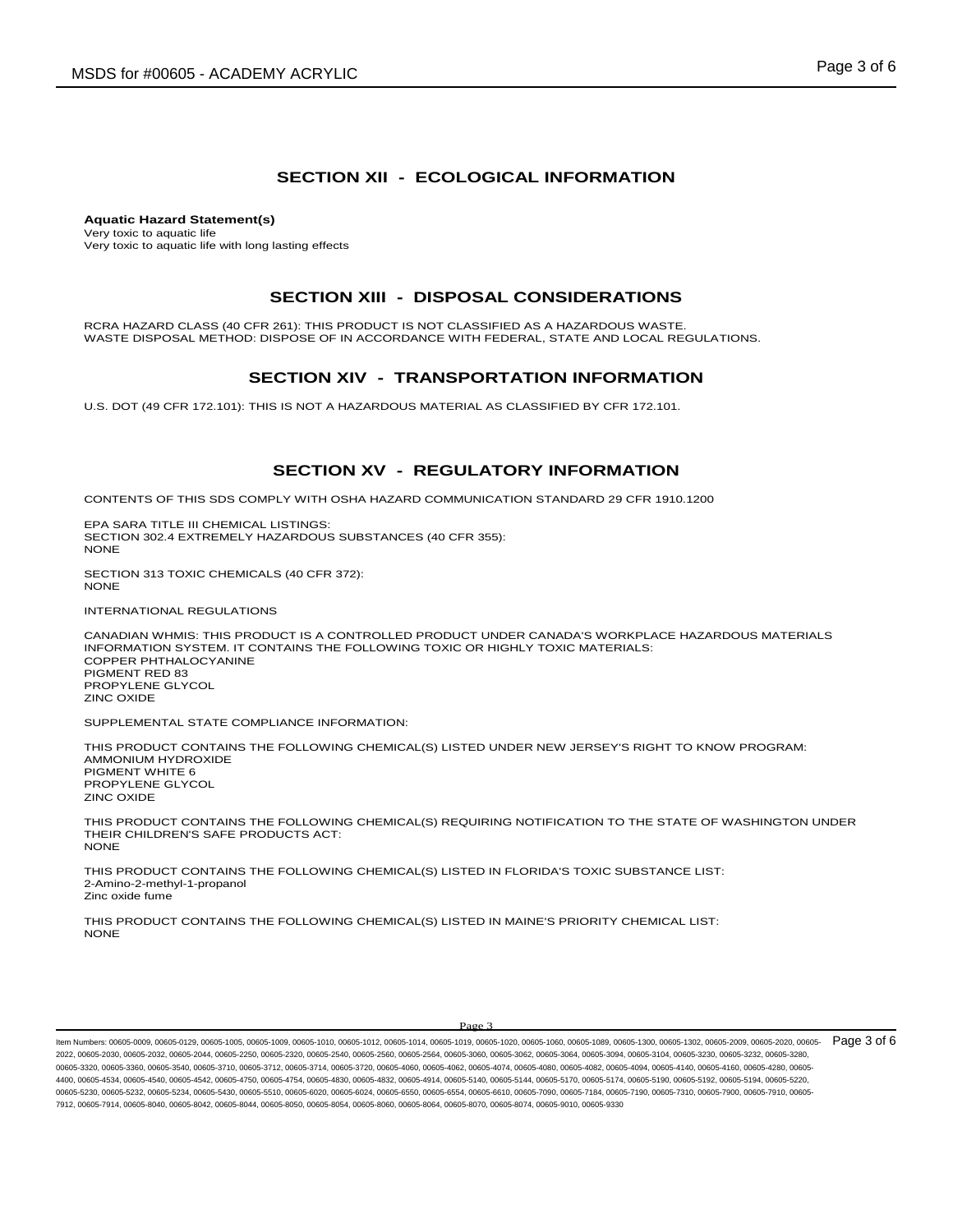THIS PRODUCT CONTAINS THE FOLLOWING CHEMICALS CONSIDERED BY VERMONT AS BEING OF VERY HIGH CONCERN TO CHILDREN: **NONE** 

THIS PRODUCT CONTAINS THE FOLLOWING CHEMICAL(S) LISTED IN MASSACHUSETTS HAZARDOUS SUBSTANCE LIST: 2-Amino-2-methyl-1-propanol Ammonium hydroxide Carbon black Silica, precipitated Titanium dioxide Zinc oxide fume

THIS PRODUCT CONTAINS THE FOLLOWING CHEMICAL(S) LISTED ON MICHIGAN'S CRITICAL MATERIALS REGISTER: **NONE** 

THIS PRODUCT CONTAINS THE FOLLOWING CHEMICAL(S) LISTED ON MINNESOTA'S HAZARDOUS SUBSTANCES LIST: Carbon black Kaolin dust Propylene glycol Titanium dioxide Zinc oxide, fume and dust

THIS PRODUCT CONTAINS THE FOLLOWING CHEMICAL(S) LISTED IN PENNSYLVANIA'S HAZARDOUS SUBSTANCES LIST: 1,2-Propanediol 1-Propanol, 2-amino-2-methyl-Ammonium hydroxide Carbon black Kaolin Rutile Titanium oxide Zinc oxide

Under CPSC's consumer product regulations (16CFR1500.3 and 150014), this product has the following required acute and chronic hazard labeling:

**NONE**

## **SECTION XVI - OTHER INFORMATION**

Disclaimer: We believe the statements, technical information and recommendations contained herein are reliable, but they are given without warranty or guarantee of any kind. The information contained in this document applies to this specific material as supplied. It may not be valid for this material if it is used in combination with any other materials. It is the user's responsibility to satisfy oneself as to the suitability and completeness of this information for the user's own particular use.

### **LAST REVISION DATE: 06/14/2016**

### **Prepared by Duke OEM Toxicology**

### Page 4

ltem Numbers: 00605-0009, 00605-0129, 00605-1005, 00605-1009, 00605-1010, 00605-1012, 00605-1014, 00605-1019, 00605-1020, 00605-1080, 00605-1089, 00605-1080, 00605-1302, 00605-1302, 00605-2009, 00605-2020, 00605-1202, 0060 2022, 00605-2030, 00605-2032, 00605-2044, 00605-2250, 00605-2320, 00605-2540, 00605-2560, 00605-2564, 00605-3060, 00605-3062, 00605-3064, 00605-3094, 00605-3104, 00605-3230, 00605-3232, 00605-3280, 00605-3320, 00605-3360, 00605-3540, 00605-3710, 00605-3712, 00605-3714, 00605-3720, 00605-4060, 00605-4062, 00605-4074, 00605-4080, 00605-4082, 00605-4094, 00605-4140, 00605-4160, 00605-4280, 00605- 4400, 00605-4534, 00605-4540, 00605-4542, 00605-4750, 00605-4754, 00605-4830, 00605-4832, 00605-4914, 00605-5140, 00605-5144, 00605-5170, 00605-5174, 00605-5190, 00605-5192, 00605-5194, 00605-5220, 00605-5230, 00605-5232, 00605-5234, 00605-5430, 00605-5510, 00605-6020, 00605-6024, 00605-6550, 00605-6554, 00605-6610, 00605-7090, 00605-7184, 00605-7190, 00605-7310, 00605-7900, 00605-7910, 00605- 7912, 00605-7914, 00605-8040, 00605-8042, 00605-8044, 00605-8050, 00605-8054, 00605-8060, 00605-8064, 00605-8070, 00605-8074, 00605-9010, 00605-9330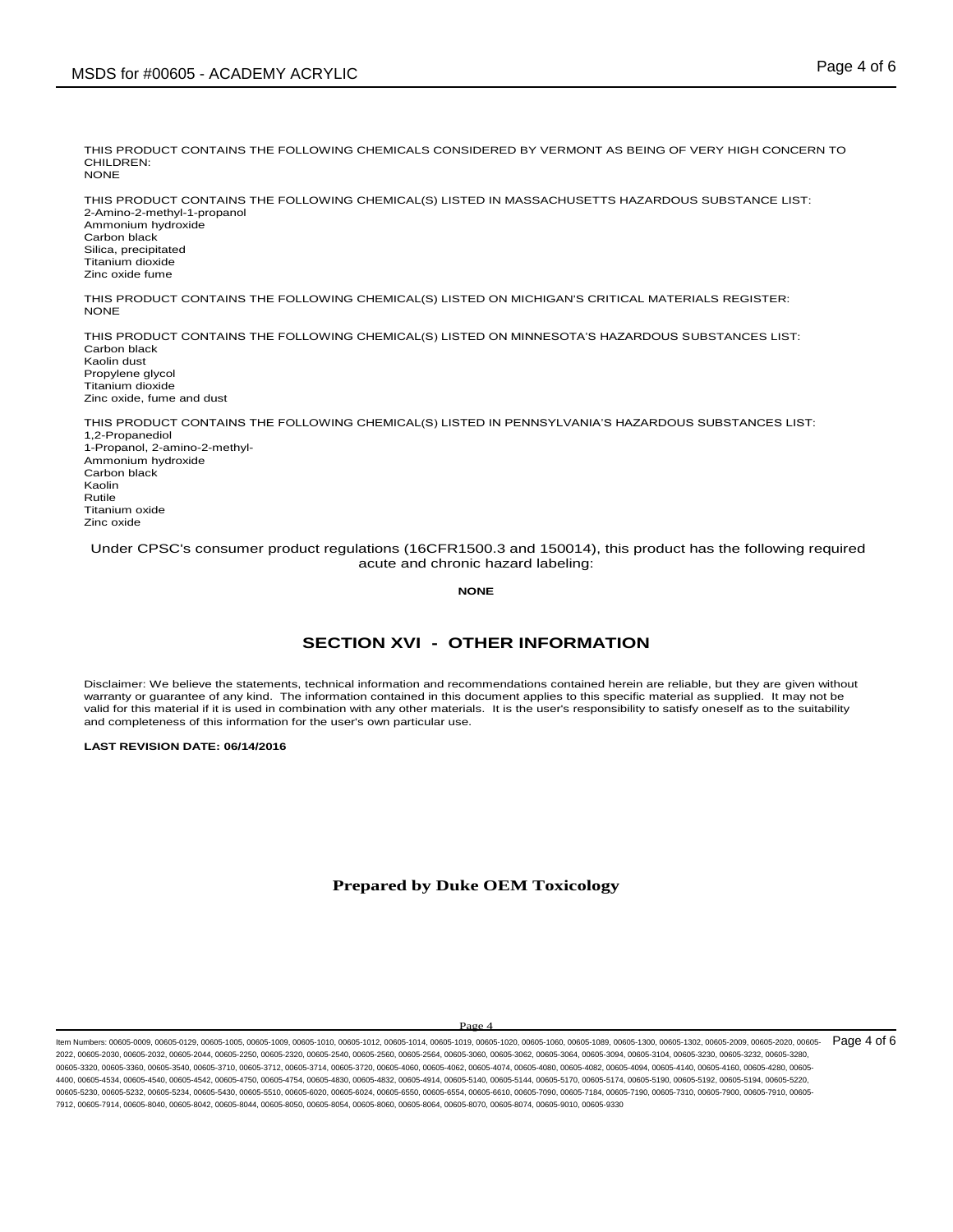### **COLOR INFORMATION**

THIS SDS APPLIES TO THE FOLLOWING COLORS WHICH ARE ASSOCIATED WITH HAZARDOUS AND/OR NON-HAZARDOUS INGREDIENTS

| <b>Product Color</b>           | <b>SKU</b> | <b>Hazardous Ingredient</b> |  |
|--------------------------------|------------|-----------------------------|--|
| <b>C001 ALIZARIN CRIMSON</b>   |            | (NONE)                      |  |
| <b>C023 BURNT SIENNA</b>       |            | (NONE)                      |  |
| <b>C024 BURNT UMBER</b>        |            | (NONE)                      |  |
| <b>C025 CADMIUM ORANGE HUE</b> |            | (NONE)                      |  |
| C026 CADMIUM RED DEEP          |            | (NONE)                      |  |
| C027 CADMIUM LIGHT RED HUE     |            | (NONE)                      |  |
| C029 CADMIUM RED MEDIUM HUE    |            | (NONE)                      |  |
| C031 CADMIUM YELLOW DEEP HUE   |            | (NONE)                      |  |
| C033 CADMIUM YELLOW LIGHT HUE  |            | (NONE)                      |  |
| C034 CADMIUM YELLOW MEDIUM HUE |            | (NONE)                      |  |
| C039 CERULEAN BLUE             |            | (NONE)                      |  |
| C049 COBALT BLUE HUE           |            | (NONE)                      |  |
| C079 THALO GOLD                |            | (NONE)                      |  |
| <b>C082 NEUTRAL GRAY</b>       |            | (NONE)                      |  |
| C091 WARM GRAY                 |            | (NONE)                      |  |
| C092 PAYNES GRAY               |            | (NONE)                      |  |
| C094 DIOXAZINE PURPLE          |            | (NONE)                      |  |
| <b>C095 GRUMBACHER RED</b>     |            | (NONE)                      |  |
| C105 HOOKERS GREEN             |            | (NONE)                      |  |
| C115 IVORY BLACK               |            | (NONE)                      |  |
| C116 LAMP BLACK                |            | (NONE)                      |  |
| C118 LEMON YELLOW              |            | (NONE)                      |  |
| C134 MARS BLACK                |            | (NONE)                      |  |
| C146 NAPLES YELLOW             |            | (NONE)                      |  |
| C162 PERMANENT GREEN LIGHT     |            | (NONE)                      |  |
| C168 PRUSSIAN BLUE             |            | (NONE)                      |  |
| C171 RAW SIENNA                |            | (NONE)                      |  |
| C172 RAW UMBER                 |            | (NONE)                      |  |
| C187 SAP GREEN                 |            | (NONE)                      |  |
| C195 THALO SILVER              |            | (NONE)                      |  |
| C203 THALO BLUE                |            | (NONE)                      |  |
| C205 THALO GREEN               |            | (NONE)                      |  |
| C210 THALO YELLOW GREEN        |            | (NONE)                      |  |
| C211 THIO VIOLET               |            | (NONE)                      |  |
| C212 TITANIUM WHITE            |            | (NONE)                      |  |
| <b>C214 IRIDESCENT WHITE</b>   |            | (NONE)                      |  |
| C218 UNBLEACHED TITANIUM WHITE |            | (NONE)                      |  |
| <b>C219 ULTRAMARINE BLUE</b>   |            | (NONE)                      |  |
| <b>C224 VERMILION</b>          |            | (NONE)                      |  |
| C244 YELLOW OCHRE              |            | (NONE)                      |  |
| C248 MIXING WHITE              |            | (NONE)                      |  |
| C251 PROCESS MAGENTA           |            | (NONE)                      |  |
| C252 DEEP VIOLET               |            | (NONE)                      |  |
| C253 PALE PINK                 |            | (NONE)                      |  |
| C254 PROCESS YELLOW            |            | (NONE)                      |  |
| C257 PERMANENT BLUE LIGHT      |            | (NONE)                      |  |
| C258 PROCESS CYAN              |            | (NONE)                      |  |
| C309 TURQUOISE GREEN           |            | (NONE)                      |  |
|                                |            |                             |  |

Page 5

ltem Numbers: 00605-0009, 00605-0129, 00605-1005, 00605-1009, 00605-1010, 00605-1012, 00605-1014, 00605-1019, 00605-1020, 00605-1080, 00605-1089, 00605-1080, 00605-1302, 00605-1302, 00605-2009, 00605-2020, 00605-1202, 0060 2022, 00605-2030, 00605-2032, 00605-2044, 00605-2250, 00605-2320, 00605-2540, 00605-2560, 00605-2564, 00605-3060, 00605-3062, 00605-3064, 00605-3094, 00605-3104, 00605-3230, 00605-3232, 00605-3280, 00605-3320, 00605-3360, 00605-3540, 00605-3710, 00605-3712, 00605-3714, 00605-3720, 00605-4060, 00605-4062, 00605-4074, 00605-4080, 00605-4082, 00605-4094, 00605-4140, 00605-4160, 00605-4280, 00605- 4400, 00605-4534, 00605-4540, 00605-4542, 00605-4750, 00605-4754, 00605-4830, 00605-4832, 00605-4914, 00605-5140, 00605-5144, 00605-5170, 00605-5174, 00605-5190, 00605-5192, 00605-5194, 00605-5220, 00605-5230, 00605-5232, 00605-5234, 00605-5430, 00605-5510, 00605-6020, 00605-6024, 00605-6550, 00605-6554, 00605-6610, 00605-7090, 00605-7184, 00605-7190, 00605-7310, 00605-7900, 00605-7910, 00605- 7912, 00605-7914, 00605-8040, 00605-8042, 00605-8044, 00605-8050, 00605-8054, 00605-8060, 00605-8064, 00605-8070, 00605-8074, 00605-9010, 00605-9330